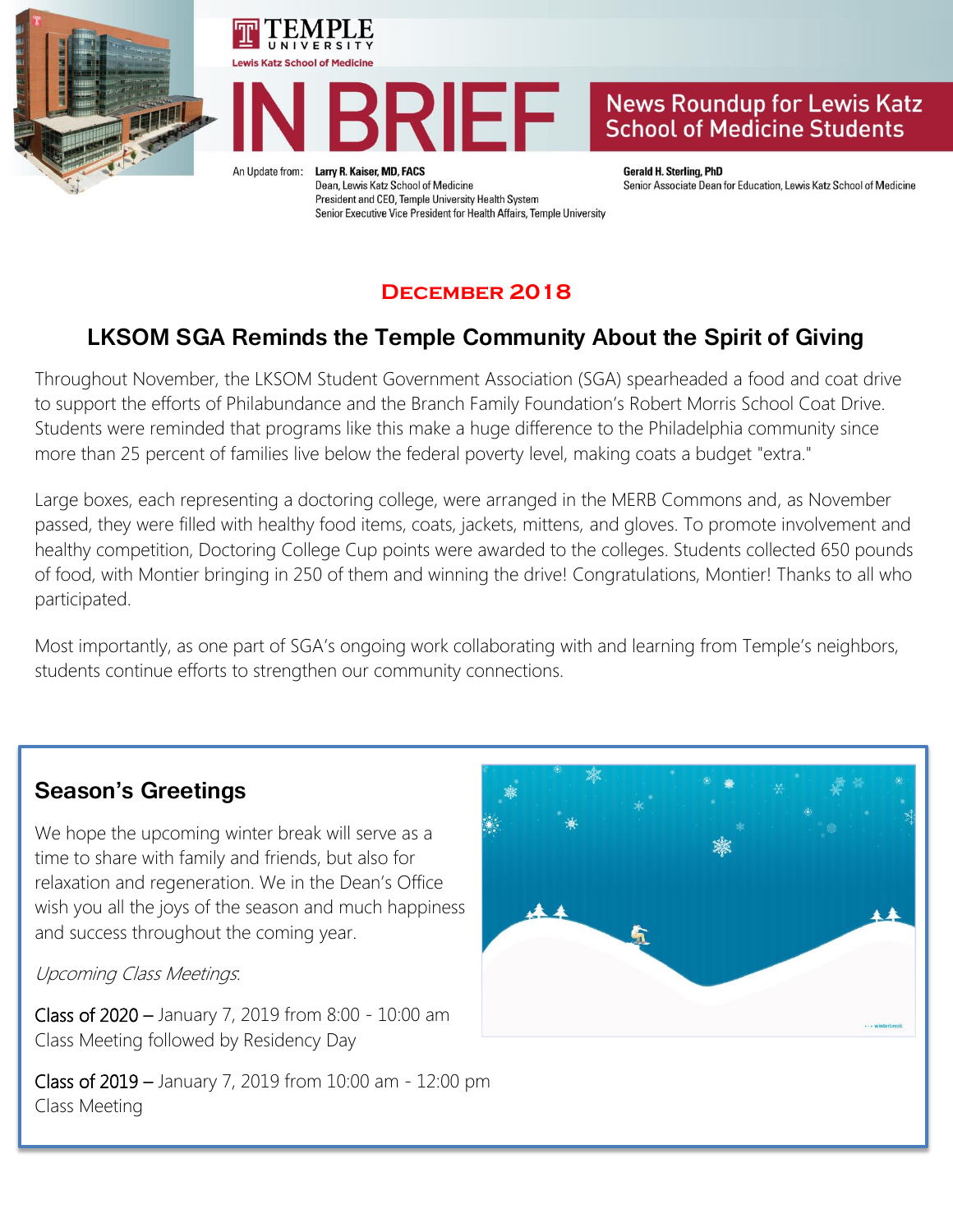## **Grading and Promotional Policies for MD Degree Candidates**

The faculty and academic administrators of the Lewis Katz School of Medicine (LKSOM) recognize their responsibility to assure that graduates of the School are intellectually, clinically, and ethically qualified and have the maturity and emotional stability to assume the professional responsibilities implicit in the receipt of the degree of Doctor of Medicine. Therefore, they have established these policies to guide themselves and the students in pursuing a level of academic and professional excellence required for the conferral of that degree. Specific procedures have been established to provide uniformity and equity of process in all situations requiring administrative action.

The Curriculum Committee and the Dean of the School of Medicine approve all grading and promotional policies.

Faculty are responsible for implementing grading policies, regulations, and procedures. They may do so as members of a department that administers courses or as members of an integrated course. For the courses for which they are responsible, faculty members: a) establish standards to be met for attaining course credit and criteria for assigning specific grades, and b) assign final grades for course work.

The Senior Associate Dean for Education administers the promotional policies, regulations, and procedures, as approved by the Curriculum Committee and the Dean.

Furthermore, there are two standing subcommittees of the Curriculum Committee that are integral to our grading and promotional procedures and policies.

The Student Academic Standards and Promotions Committee is a standing committee comprised of faculty in part appointed by the Dean and in part elected by the Medical Faculty Senate, as well as students nominated by the Student Government Association and then appointed by the Senior Associate Dean for Education. The purpose of this Committee is to make recommendations to the Senior Associate Dean for Education about student promotions and disciplinary actions, based on academic (course grades) and non-academic (professionalism) issues. Furthermore, the Committee is responsible for reviewing the academic standards and promotional guidelines, and making recommendation to the Curriculum Committee, as needed.

The Student Learning Environment and Appeals Committee is another standing subcommittee of the School, with faculty in part appointed by the Dean and in part elected by the Medical Faculty Senate, and with students nominated by Student Government Association and then appointed by the Associate Dean for Student Affairs. The Committee works to enhance the learning environment of the school by addressing student concerns about mistreatment. It also hears student appeals of grades and promotional and disciplinary decisions. The Committee makes recommendations regarding specific student issues to the Dean, whose decisions are final. The Committee also makes recommendations for general learning environment issues to the Curriculum Committee for their action.

More information regarding grading and promotional policies can be found in the Student and Faculty Handbook on our website under Student Resources.

[https://medicine.temple.edu/education/student-life-resources/resources-students/md-student-faculty](https://medicine.temple.edu/education/student-life-resources/resources-students/md-student-faculty-handbook/medical-education-4)[handbook/medical-education-4](https://medicine.temple.edu/education/student-life-resources/resources-students/md-student-faculty-handbook/medical-education-4)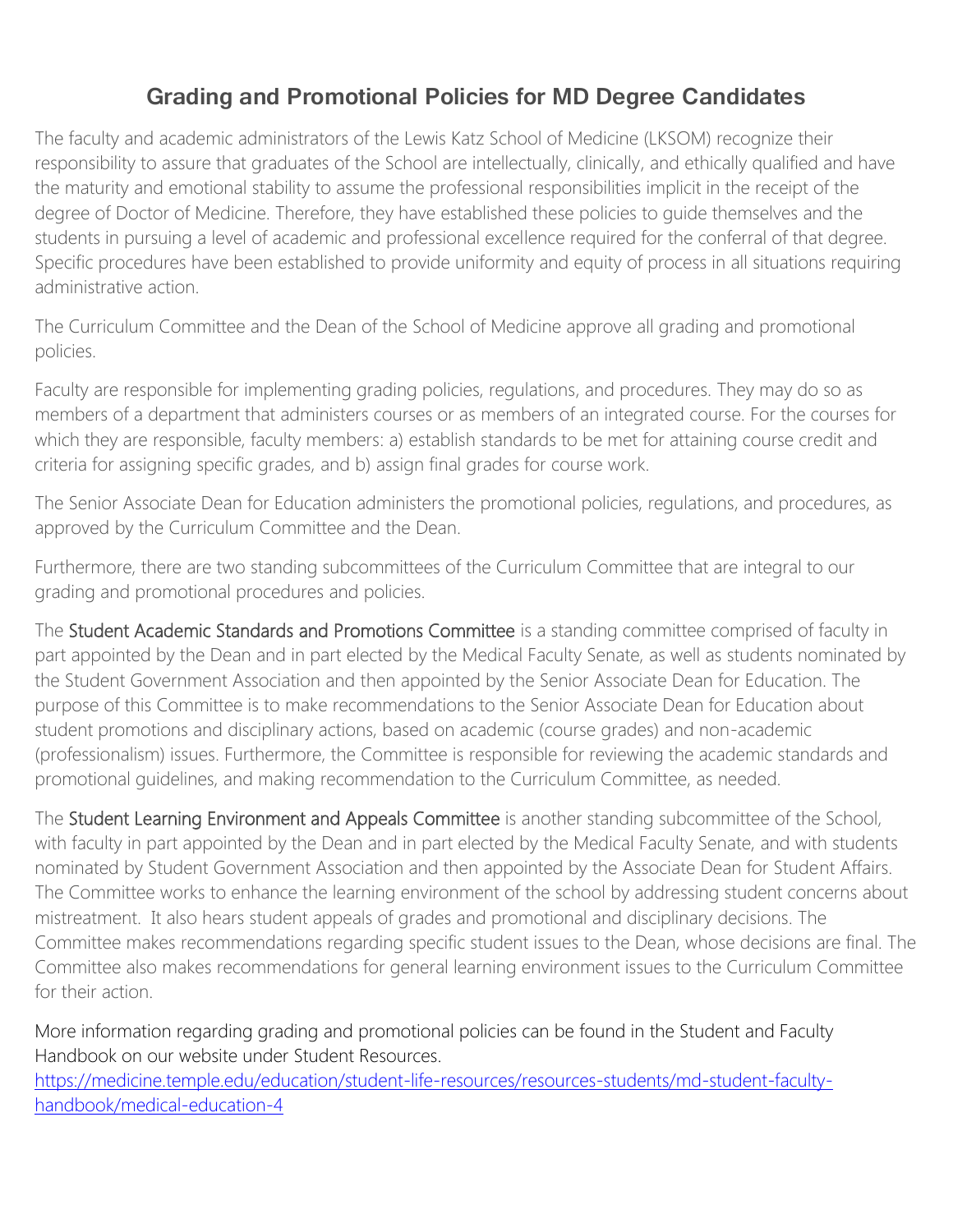# **'Tis the Season**

The holiday season is upon us, which can often lead to additional expenses (travel, gifts, etc.). According to CNBC, the best day to book a flight for the cheapest airfare is Sunday. Also, try to book at least 21 days in advance. While there is no particular day that is required to purchase Amtrak train tickets, it is advised to buy at least 14 days in advance to score the best prices.



As for gifts, your friends and family understand you're a full-time student and living on limited funds. Set your budget, make your list, and be sure to look for sales and deals as much as possible for any gifts you are purchasing. Sales are constantly happening and seem to start earlier each year. You can also purchase discounted gift cards at sites like raise.com and cardpool.com to use to purchase items or as the gift. Save wherever you can to stretch your money as far as possible.

If you're using a credit card for your purchases, be sure to not use that

as an excuse to spend more money than you actually have. Stick with your budget and pay off your expenses when you receive the bill. That way, you won't have a balance or pay interest, and you are building good credit (and a good habit)!

# **Well-Being Space**

We are excited to announce that starting in January, Dr. Kate Connolly from LKSOM's Personal Counseling Services will be offering a Mindfulness-Based Stress Reduction group weekly on a drop-in basis. Mindfulness Meditation has been demonstrated as an effective method in mitigating medical students' stress and we hope that you'll take advantage of this opportunity to learn useful skills and techniques to bring more mindfulness into your everyday life. Please be on the lookout in your e-mail in the coming weeks for more information about how you can join the group.

As you may be aware, a meditation room is located in the lower level of the library (room 041A) and is available during the library's hours of operation. More information can be found at: <https://library.temple.edu/hsl/services>

Also, as a reminder, information about counseling services is available at: <https://medicine.temple.edu/personal-counseling-services>

The Well-Being Advisory Committee is dedicated to combining efforts to enhance student well-being at LKSOM. If you have any related resources or events that you'd like to contribute, please email Jacquee Lukawski at [jkl@temple.edu.](mailto:jkl@temple.edu)